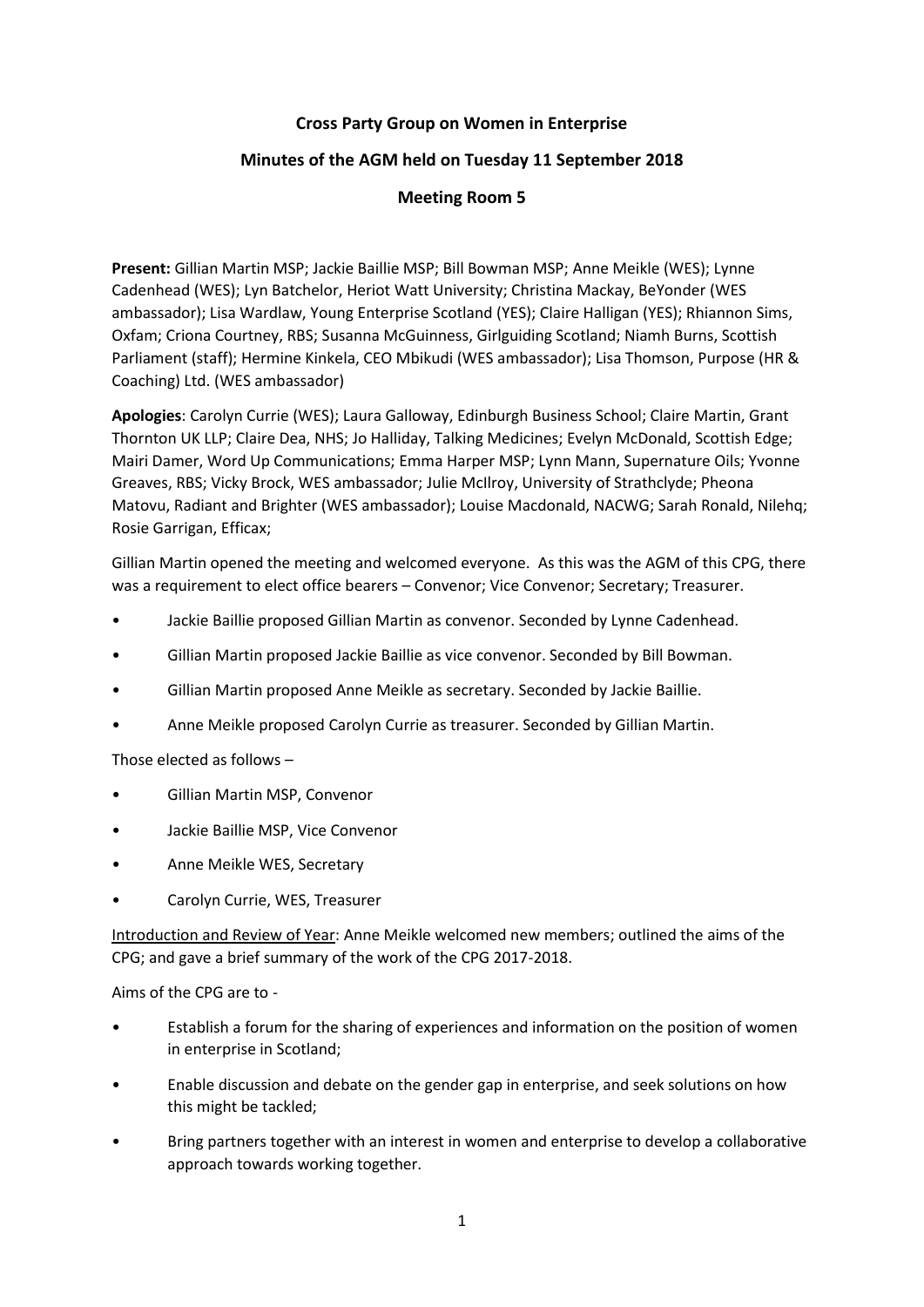• The CPG had a core membership but thrived to ensure that a range of different organisations and individuals came together as part of this CPG. Having a thematic approach to each meeting, helped to bring in different specialists for the sharing of practice and knowledge.

Meetings throughout the year included -

**November 2017:** (Sponsored by RBS). 'The Importance of the economic empowerment of women' Guest Speaker: Dr Margo Thomas, - Associate Fellow at Chatham House, The Royal Institute of International Affairs, London. Margo lead the independent secretariat of the High-Level Panel on Women's Economic Empowerment established by the United Nations (UN) Secretary-General.

**February 2018:** 'Women in the Rural Economy'. Presentations by: Jackie Brierton, Enterprise Coordinator of GrowBiz, and Sally Shortall, Duke of Northumberland Chair of Rural Economy, Newcastle University. Sally was the Principle Investigator on the Scottish Government funded research on women in agriculture in Scotland with colleagues from the James Hutton Institute.

**May 2018:** 'Access to Finance'. Presentations – Yvonne Greaves, National Women in Business Manager, NatWest, Royal Bank of Scotland & Ulster Bank. Susan Harkins, Principal Officer, Business Gateway, City of Edinburgh Council. And also, contributions from Women's Enterprise Scotland Ambassadors

Key Points from Guest Speakers: The theme for this evening's meeting was, 'Young Women and Entrepreneurship', and Gillian Martin (GM) welcomed speakers, Lisa Wardlaw, Young Enterprise Scotland and Christina Mackay, BeYonder Ltd.

- Lisa gave a brief outline of her work at YES. Lisa is also a business owner so had experience to pass on to other young people looking to set up in business. While YES does not have a specific programme for young women, it is a thriving group with 60% of the businesses being started by young women. YES supports entrepreneurship and education programmes both at schools and in the college sector. Helping students into enterprise (through Bridge to Business programme) is a key part of the work.
- Claire Halligan had received support from YES and spoke about her experiences of setting up as a silversmith and selling her own jewellery designs. Claire spoke passionately about wanting to help others in the East End of Glasgow as it was an area she knew and knew the schools, etc. Claire highlighted what she was able to achieve with a small amount of money (£100 grant; £1500 grant) and that sometimes a small amount of finance was all that was required to get a start. Claire also talked about being referred to as a 'hobbyist'….not a business women / entrepreneur / designer / silversmith.
- Christina told a story of, 'Imagine a Business in which….', outlining what could be achieved if we worked together to make change in Scotland. Chrissy outlined why Scotland can be a challenging place to do business – we need to challenge unconscious bias; we need to look at the system which excludes people from the labour market and / or training opportunities; transitioning from benefits to work is difficult; women find it difficult to return to the labour market; etc. She also pointed out that generally, the current policy framework is not fitting with real life situations and policy makers need to make better attempts at consulting and listening to business. (Chrissy gave the example of too few businesses being present at a recent Scottish Government conference on the National Performance Framework). Chrissy also suggested that more policy is 'joined up' – benefiting more people and businesses across different sectors (e.g. linking textiles and technology developments).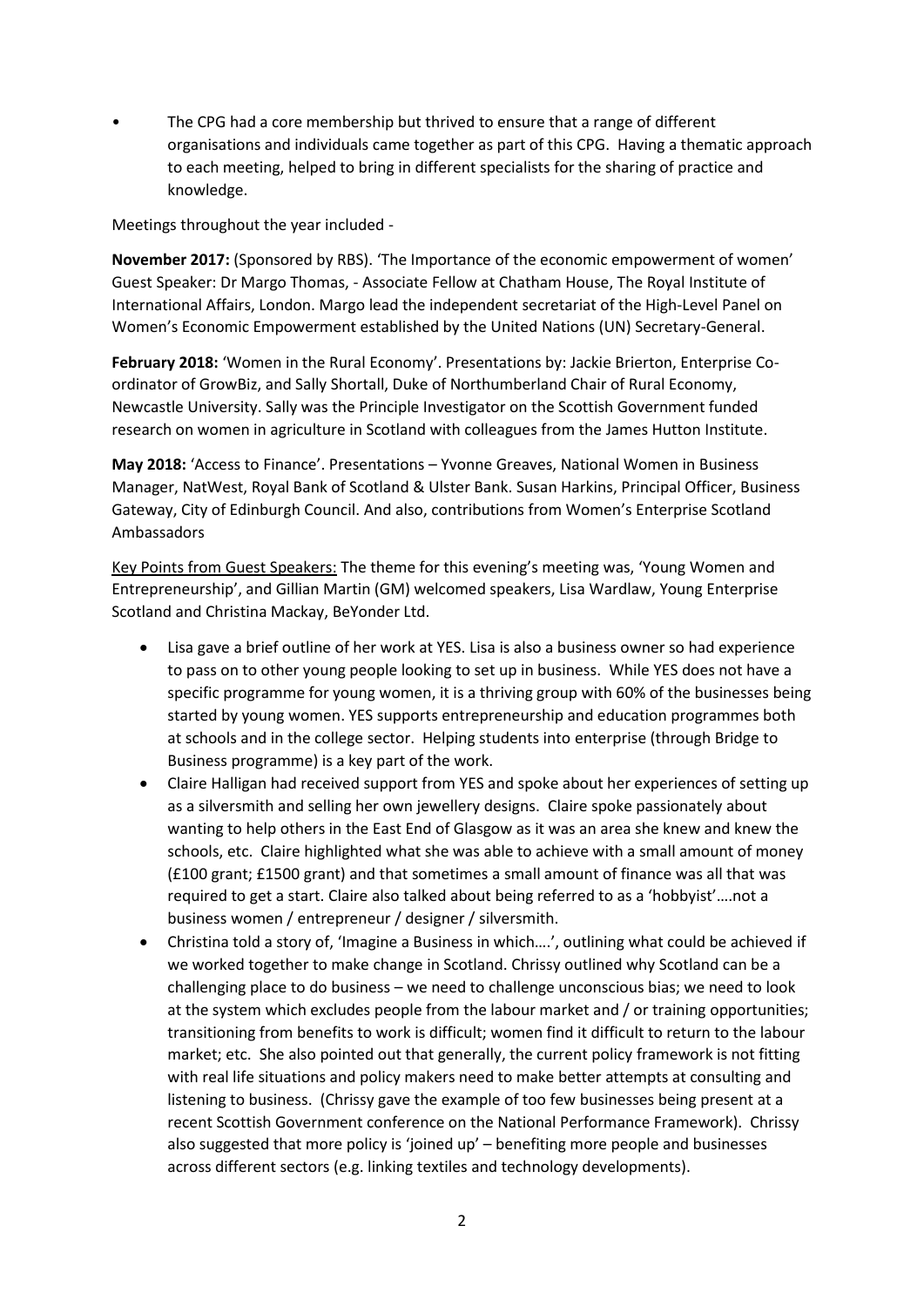### General discussion

- Jackie Baillie encouraged those present to submit responses to the Scottish Parliament Inquiry into business support, as it was important that the Economy, Jobs and Fair Work Committee heard the experiences of all types of business people across Scotland.
- There were many experiences around the room some good, some bad on the types of business support received. Research shows that a negative reaction at stages of business support can put people off for up to ten years.
- Many businesses 'fall between the gaps' of different times for access for support. There needs to be a look at what is being delivered at 'growth 'level support.

Some key issues for consideration –

- Before seeking and accepting grants (read the small print!) as grants can be recalled.
- Need to think more about the Circular economy why are we consistently using business methods that destroy the environment?
- Business Competitions in Scotland / UK there are many of them but are we too focussed on this type of approach? Have we created a type of culture to be depending on competitions?
- The technology is there, and with little investment, we could do better to marry up different industries.
- Even working outside of Scotland (e.g. in England and other countries) appears to be easier sometimes.
- Building a business in the services industry can sometimes make you feel that you are being overlooked by business support agencies as 'something tech' always seems to get more interest.
- Gender segregation in the labour market and in enterprise starts in the early years so working in schools to get girls to realise their potential is crucial.
- What skills offerings do we have for new businesses / new entrepreneurs? There appears to be very little. However, some of the Universities are now offering modules in sales; working with different cultures;

Girlguiding Scotland representative (Susie McGuinness) gave a brief summary of some of the key points from their most recent UK Attitudes Survey -

- 53% of girls had thought about running their own business but one-third thought that their gender would hold them back;
- 34% of girls and young women aged 11-21 are put off politics because of how female politicians are represented in the media;
- 25% of girls aged 7-21 say they are very happy compared to 41% in 2009.

### Suggestions for Future Meetings

- An invite should be extended to Ivan McKee (previously a member of the CPG) in his new Minister for Trade, Investment and Innovation at the Scottish Parliament.
- A focus on women in marginalised areas / communities.
- Access to finance in particular, the importance of micro finance.
- Issues for older entrepreneurs / those seeking second careers later in life.